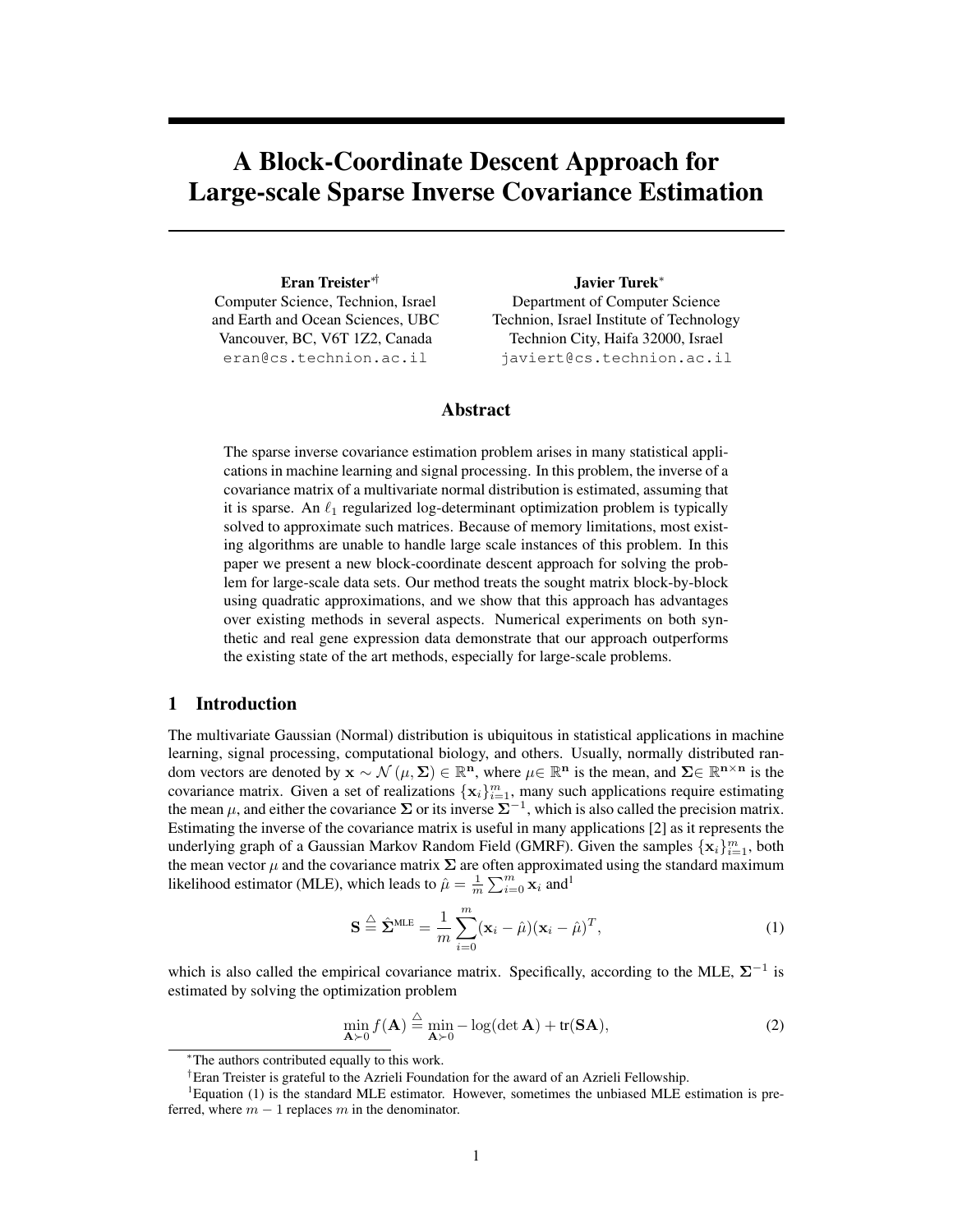which is obtained by applying  $-\log$  to the probability density function of the Normal distribution. However, if the number of samples is lower than the dimension of the vectors, i.e.,  $m < n$ , then S in (1) is rank deficient and not invertible, whereas the true  $\Sigma$  is assumed to be positive definite, hence full-rank. Still, when  $m < n$  one can estimate the matrix by adding further assumptions. It is well-known [5] that if  $(\mathbf{\Sigma}^{-1})_{ij} = 0$  then the random scalar variables in the *i*-th and *j*-th entries in x are conditionally independent. Therefore, in this work we adopt the notion of estimating the *inverse* of the covariance,  $\Sigma^{-1}$ , assuming that it is sparse. (Note that in most cases  $\Sigma$  is dense.) For this purpose, we follow [2, 3, 4], and minimize (2) with a sparsity-promoting  $\ell_1$  prior:

$$
\min_{\mathbf{A}\succ 0} F(\mathbf{A}) \stackrel{\triangle}{=} \min_{\mathbf{A}\succ 0} f(\mathbf{A}) + \lambda \|\mathbf{A}\|_1.
$$
 (3)

Here,  $f(A)$  is the MLE functional defined in (2),  $||A||_1 \equiv \sum_{i,j} |a_{ij}|$ , and  $\lambda > 0$  is a regularization parameter that balances between the sparsity of the solution and the fidelity to the data. The sparsity assumption corresponds to a small number of statistical dependencies between the variables. Problem (3) is also called *Covariance Selection* [5], and is non-smooth and convex.

Many methods were recently developed for solving  $(3)$ —see  $[3, 4, 7, 8, 10, 11, 12, 15, 16]$  and references therein. The current state-of-the-art methods, [10, 11, 12, 16], involve a "proximal Newton" approach [20], where a quadratic approximation is applied on the smooth part  $f(A)$  in (3), leaving the non-smooth  $\ell_1$  term intact, in order to obtain the Newton descent direction. To obtain this, the gradient and Hessian of  $f(A)$  are needed and are given by

$$
\nabla f(\mathbf{A}) = \mathbf{S} - \mathbf{A}^{-1}, \qquad \nabla^2 f(\mathbf{A}) = \mathbf{A}^{-1} \otimes \mathbf{A}^{-1}, \tag{4}
$$

where  $\otimes$  is the Kronecker product. The gradient in (4) already shows the main difficulty in solving this problem: it contains  $A^{-1}$ , the inverse of the sparse matrix A, which may be dense and expensive to compute. The advantage of the proximal Newton approach for this problem is the low overhead: by calculating the  $A^{-1}$  in  $\nabla f(A)$ , we also get the Hessian at the same cost [11, 12, 16].

In this work we aim at solving large scale instances of (3), where n is large, such that  $O(n^2)$  variables cannot fit in memory. Such problem sizes are required in fMRI [11] and gene expression analysis [9] applications, for example. Large values of  $n$  introduce limitations: (a) They preclude storing the full matrix **S** in (1), and allow us to use only the vectors  $\{x_i\}_{i=1}^m$ , which are assumed to fit in memory. (b) While the sparse matrix  $\bf{A}$  in (3) fits in memory, its dense inverse does not. Because of this limitation, most of the methods mentioned above cannot be used to solve (3), as they require computing the full gradient of  $f(A)$ , which is a dense  $n \times n$  symmetric matrix. The same applies for the blocking strategies of [2, 7], which target the *dense* covariance matrix itself rather than its inverse, using the dual formulation of (3). One exception is the proximal Newton approach in [11], which was made suitable for large-scale matrices by treating the Newton direction problem in blocks.

In this paper, we introduce an iterative Block-Coordinate Descent [20] method for solving largescale instances of (3). We treat the problem in blocks defined as subsets of columns of A. Each block sub-problem is solved by a quadratic approximation, resulting in a descent direction that corresponds only to the variables in the block. Since we consider one sub-problem at a time, we can fully store the gradient and Hessian for the block. In contrast, [11] applies a blocking approach to the full Newton problem, which results in a sparse  $n \times n$  descent direction. There, all the columns of A<sup>−</sup><sup>1</sup> are calculated for the gradient and Hessian of the problem for each *inner* iteration when solving the full Newton problem. Therefore, our method requires less calculations of  $A^{-1}$  than [11], which is the most computationally expensive task in both algorithms. Furthermore, our blocking strategy allows an efficient linesearch procedure, while [11] requires computing a determinant of a sparse  $n \times n$  matrix. Although our method is of linear order of convergence, it converges in less iterations than [11] in our experiments. Note that the asymptotic convergence of [11] is quadratic only if the *exact* Newton direction is found at each iteration, which is very costly for large-scale problems.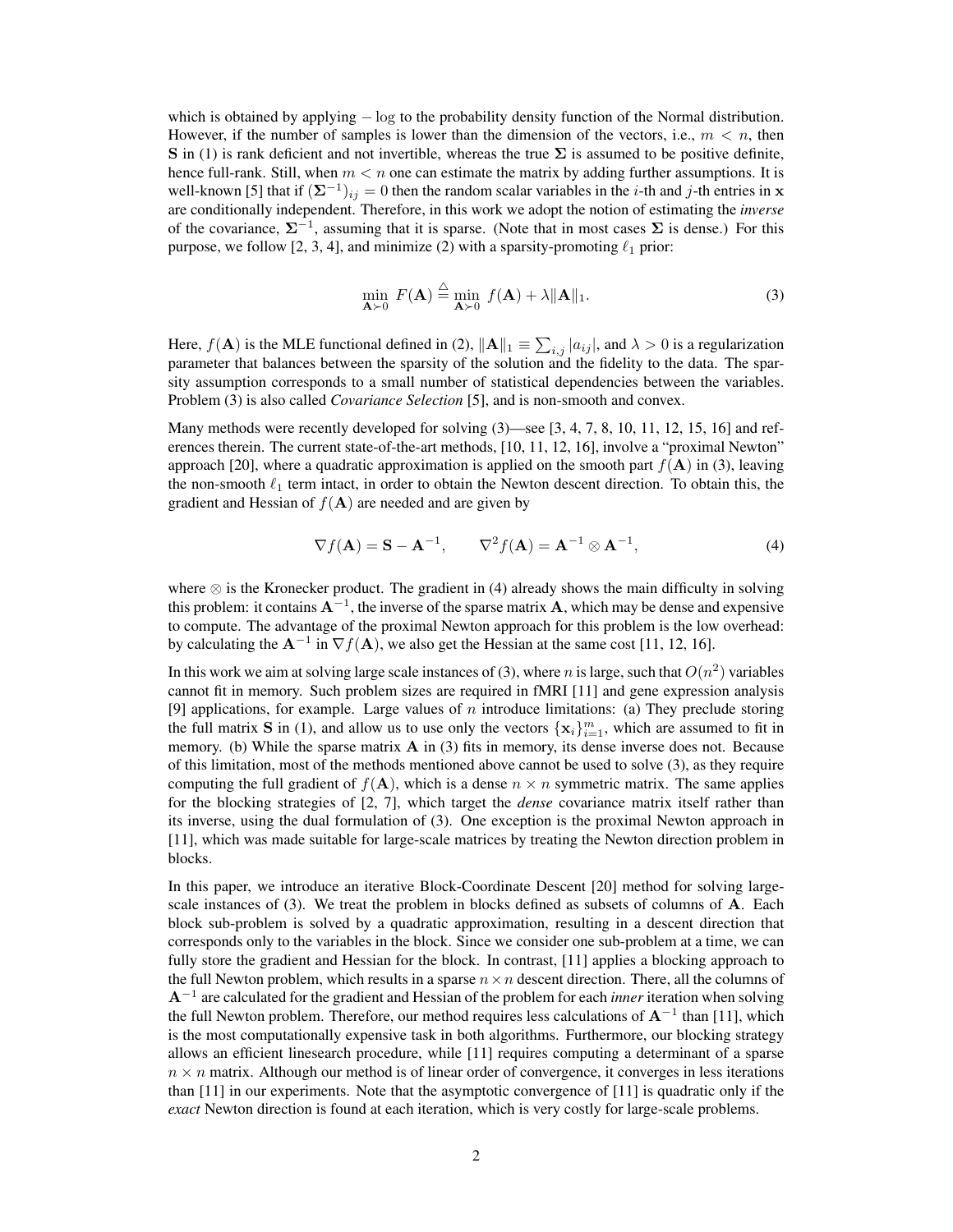#### 1.1 Newton's Method for Covariance Selection

The proximal Newton approach mentioned earlier is iterative, and at each iteration  $k$ , the smooth part of the objective in (3) is approximated by a second order Taylor expansion around the  $k$ -th iterate  $\mathbf{A}^{(k)}$ . Then, the Newton direction  $\mathbf{\Delta}^*$  is the solution of an  $\ell_1$  penalized quadratic minimization problem,

$$
\min_{\mathbf{\Delta}} \tilde{F}(\mathbf{A}^{(k)} + \mathbf{\Delta}) = \min_{\mathbf{\Delta}} f(\mathbf{A}^{(k)}) + \text{tr}(\mathbf{\Delta}(\mathbf{S} - \mathbf{W})) + \frac{1}{2} \text{tr}(\mathbf{\Delta} \mathbf{W} \mathbf{\Delta} \mathbf{W}) + \lambda \|\mathbf{A}^{(k)} + \mathbf{\Delta}\|_{1}, \tag{5}
$$

where  $\mathbf{W} = (\mathbf{A}^{(k)})^{-1}$  is the inverse of the k-th iterate. Note that the gradient and Hessian of  $f(\mathbf{A})$ in (4) are featured in the second and third terms in (5), respectively, while the first term of (5) is constant and can be ignored. Problem (5) corresponds to the well-known LASSO problem [18], which is popular in machine learning and signal/image processing applications [6]. The methods of [12, 16, 11] apply known LASSO-solvers for treating the Newton direction minimization (5).

Once the direction  $\Delta^*$  is computed, it is added to  $A^{(k)}$  employing a linesearch procedure to sufficiently reduce the objective in (3) while ensuring positive definiteness. To this end, the updated iterate is  $\mathbf{A}^{(k+1)} = \mathbf{A}^{(k)} + \alpha^* \mathbf{\Delta}^*$ , and the parameter  $\alpha^*$  is obtained using Armijo's rule [1, 12]. That is, we choose an initial value of  $\alpha_0$ , and a step size  $0 < \beta < 1$ , and accordingly define  $\alpha_i = \beta^i \alpha_0$ . We then look for the smallest  $i \in \mathbb{N}$  that satisfies the constraint  $\mathbf{A}^{(k)} + \alpha_i \mathbf{\Delta}^* \succ 0$ , and the condition

$$
F(\mathbf{A}^{(k)} + \alpha_i \mathbf{\Delta}^*) \le F(\mathbf{A}^{(k)}) + \alpha_i \sigma \left[ \text{tr}(\mathbf{\Delta}^*(\mathbf{S} - \mathbf{W})) + \lambda \|\mathbf{A}^{(k)} + \mathbf{\Delta}^*\|_1 - \lambda \|\mathbf{A}^{(k)}\|_1 \right].
$$
 (6)

The parameters  $\alpha_0$ ,  $\beta$ , and  $\sigma$  are usually chosen as 1,0.5, and 10<sup>-4</sup> respectively.

## 1.2 Restricting the Updates to Active Sets

An additional significant idea of [12] is to restrict the minimization of (5) at each iteration to an "active set" of variables and keep the rest as zeros. The active set of a matrix  $\bf{A}$  is defined as

$$
\mathbf{Active}(\mathbf{A}) = \left\{ (i, j) : \mathbf{A}_{ij} \neq 0 \vee |(\mathbf{S} - \mathbf{A}^{-1})_{ij}| > \lambda \right\}.
$$
 (7)

This set comes from the definition of the sub-gradient of (3). In particular, as  $\mathbf{A}^{(k)}$  approaches the solution  $\mathbf{A}^*$ ,  $\mathbf{Active}(\mathbf{A}^{(k)})$  approaches  $\{(i,j): \mathbf{A}_{ij}^* \neq 0\}$ . As noted in [12, 16], restricting (5) to the variables in **Active**  $(A^{(k)})$  reduces the computational complexity: given the matrix **W**, the Hessian (third) term in (5) can be calculated in  $O(Kn)$  operations instead of  $O(n^3)$ , where  $K = |$ **Active**  $(A^{(k)})|$ . Hence, any method for solving the LASSO problem can be utilized to solve (5) effectively while saving computations by restricting its solution to  $\text{Active}(\mathbf{A}^{(k)})$ . Our experiments have verified that restricting the minimization of (5) only to  $\textbf{Active}(\mathbf{A}^{(k)})$  does not significantly increase the number of iterations needed for convergence.

## 2 Block-Coordinate-Descent for Inverse Covariance (BCD-IC) Estimation

In this Section we describe our contribution. To solve problem (3), we apply an iterative Block-Coordinate-Descent approach [20]. At each iteration, we divide the column set  $\{1, ..., n\}$  into blocks. Then we iterate over all blocks, and in turn minimize (3) restricted to the "active" variables of each block, which are determined according to (7). The other matrix entries remain fixed during each update. The matrix  $A$  is updated after each block-minimization.

We choose our blocks as sets of columns because the portion of the gradient (4) that corresponds to such blocks can be computed as solutions of linear systems. Because the matrix is symmetric, the corresponding rows are updated simultaneously. Figure 1 shows an example of a BCD iteration where the blocks of columns are chosen in sequential order. In practice, the sets of columns can be non-contiguous and vary between the BCD iterations. We elaborate later on how to partition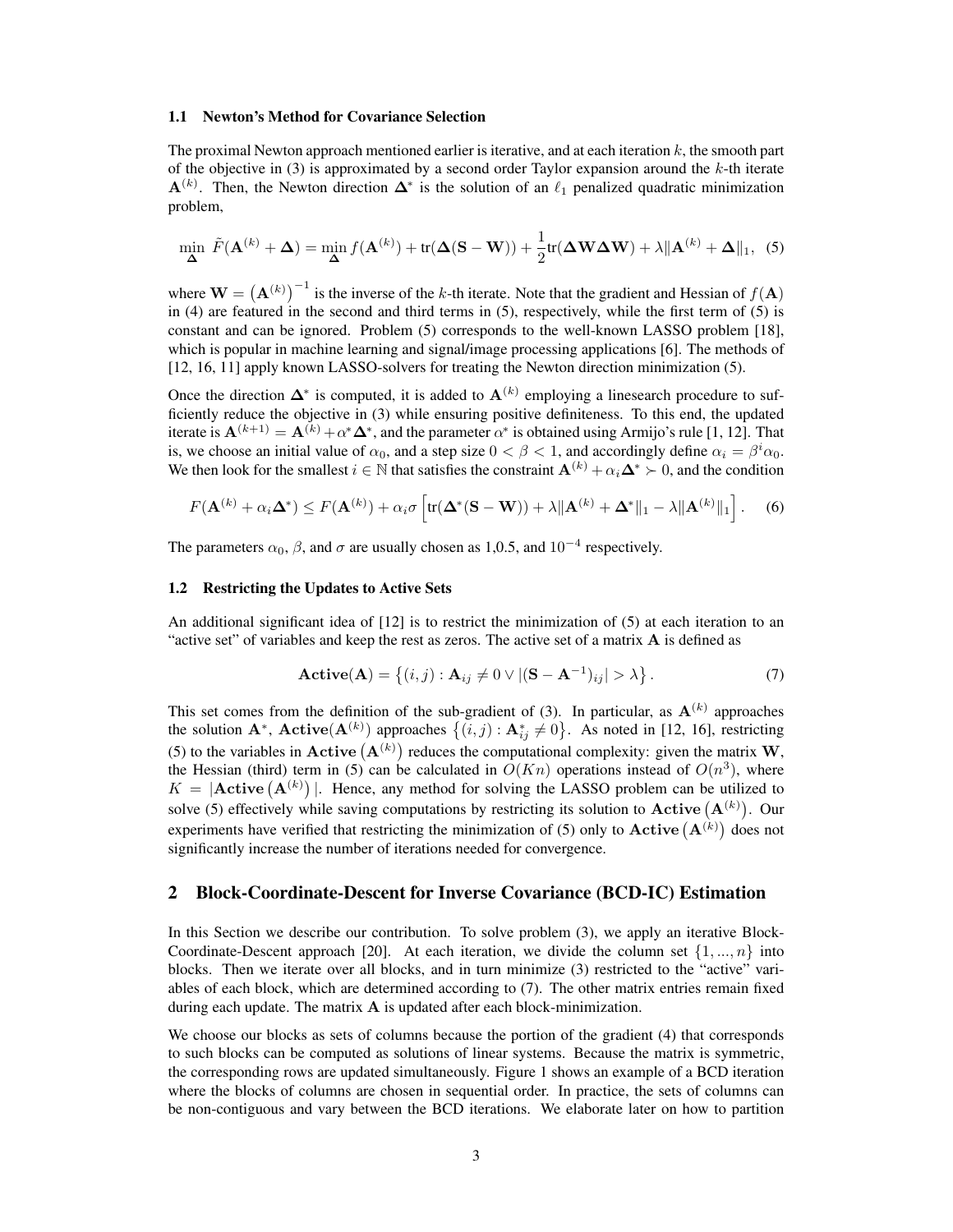

Figure 1: Example of a BCD iteration. The blocks are treated successively.

the columns, and on some advantages of this block-partitioning. Partitioning the matrix into small blocks enables our method to solve (3) in high dimensions (up to millions of variables), requiring  $O(n^2/p)$  additional memory, where p is the number of blocks (that is in addition to the memory needed for storing the iterated solution  $A^{(k)}$  itself).

## 2.1 Block Coordinate Descent Iteration

Assume that the set of columns  $\{1, ..., n\}$  is divided into p blocks  $\{I_j\}_{j=1}^p$ , where  $I_j$  is the set of indices that corresponds to the columns and rows in the  $j$ -th block. As mentioned before, in the BCD-IC algorithm we traverse all blocks and update the iterated solution matrix block by block. We denote the updated matrix after treating the j-th block at iteration k by  $\mathbf{A}_j^{(k)}$  and the next iterate  $\mathbf{A}^{(k+1)}$  is defined once the last block is treated, i.e.,  $\mathbf{A}^{(k+1)} = \mathbf{A}_p^{(k)}$ .

To treat each block of (3), we adopt both of the ideas described earlier: we use a quadratic approximation to solve each block, while also restricting the updated entries to the active set. For simplicity of notation in this section, let us denote the updated matrix  ${\bf A}_{j-1}^{(k)}$ , before treating block j at iteration k, by  $\tilde{A}$ . To update block j, we change only the entries in the rows/columns in  $I_j$ . First, we form and minimize a quadratic approximation of problem (3), restricted to the rows/columns in  $I_j$ :

$$
\min_{\mathbf{\Delta}_j} \ \tilde{F}(\tilde{\mathbf{A}} + \mathbf{\Delta}_j), \tag{8}
$$

where  $\tilde{F}(\cdot)$  is the quadratic approximation of (3) around  $\tilde{A}$ , similarly to (5), and  $\Delta_j$  has non-zero entries only in the rows/columns in  $I_j$ . In addition, the non-zeros of  $\Delta_j$  are restricted to  $\text{Active}(\tilde{A})$ defined in (7). That is, we restrict the minimization (8) to

$$
\mathbf{Active}_{I_j}(\tilde{\mathbf{A}}) = \mathbf{Active}(\tilde{\mathbf{A}}) \cap \{ (i,k) : i \in I_j \lor k \in I_j \},\tag{9}
$$

while all other elements are set to zero for the entire treatment of the  $j$ -th block. To calculate this set, we check the condition in (7) only in the columns and rows of  $I_i$ . To define this active set, and to calculate the gradient (4) for block  $I_j$ , we first calculate the columns  $I_j$  of  $\tilde{A}^{-1}$ , which is the main computational task of our algorithm. To achieve that, we solve  $|I_j|$  linear systems, with the canonical vectors  $e_l$  as right-hand-sides for each  $l \in I_j$ , i.e.,  $(\tilde{\mathbf{A}}^{-1})_{I_j} = \tilde{\mathbf{A}}^{-1} \mathbf{E}_{I_j}$ . The solution of these linear systems can be achieved in various ways. Direct methods may be applied using the Cholesky factorization, which requires up to  $O(n^3)$  operations. For large dimensions, iterative methods such as Conjugate Gradients (CG) are usually preferred, because the cost of each iteration is proportional to the number of non-zeros in the sparse matrix. See Section A.4 in the Appendix for details about the computational cost of this part of the algorithm.

#### 2.1.1 Treating a Block-subproblem by Newton's Method

To get the Newton direction for the  $j$ -th block, we solve the LASSO problem (8), for which there are many available solvers [22]. We choose the Polak-Ribiere non-linear Conjugate Gradients (NLCG) method of [19] which, together with a diagonal preconditioner, was used to solve this problem in [22, 19]. We describe the NLCG algorithm in Apendix A.1. To use this method, we need to calculate the objective of (8) and its gradient efficiently.

The calculation of the objective in (8) is much simpler than the full version in (5), because only blocks of rows/columns are considered. Denoting  $\mathbf{W} = \tilde{\mathbf{A}}^{-1}$ , to compute the objective in (8) and its gradient we need to calculate the matrices W $\Delta_j$ W and S – W only at the entries where  $\Delta_j$  is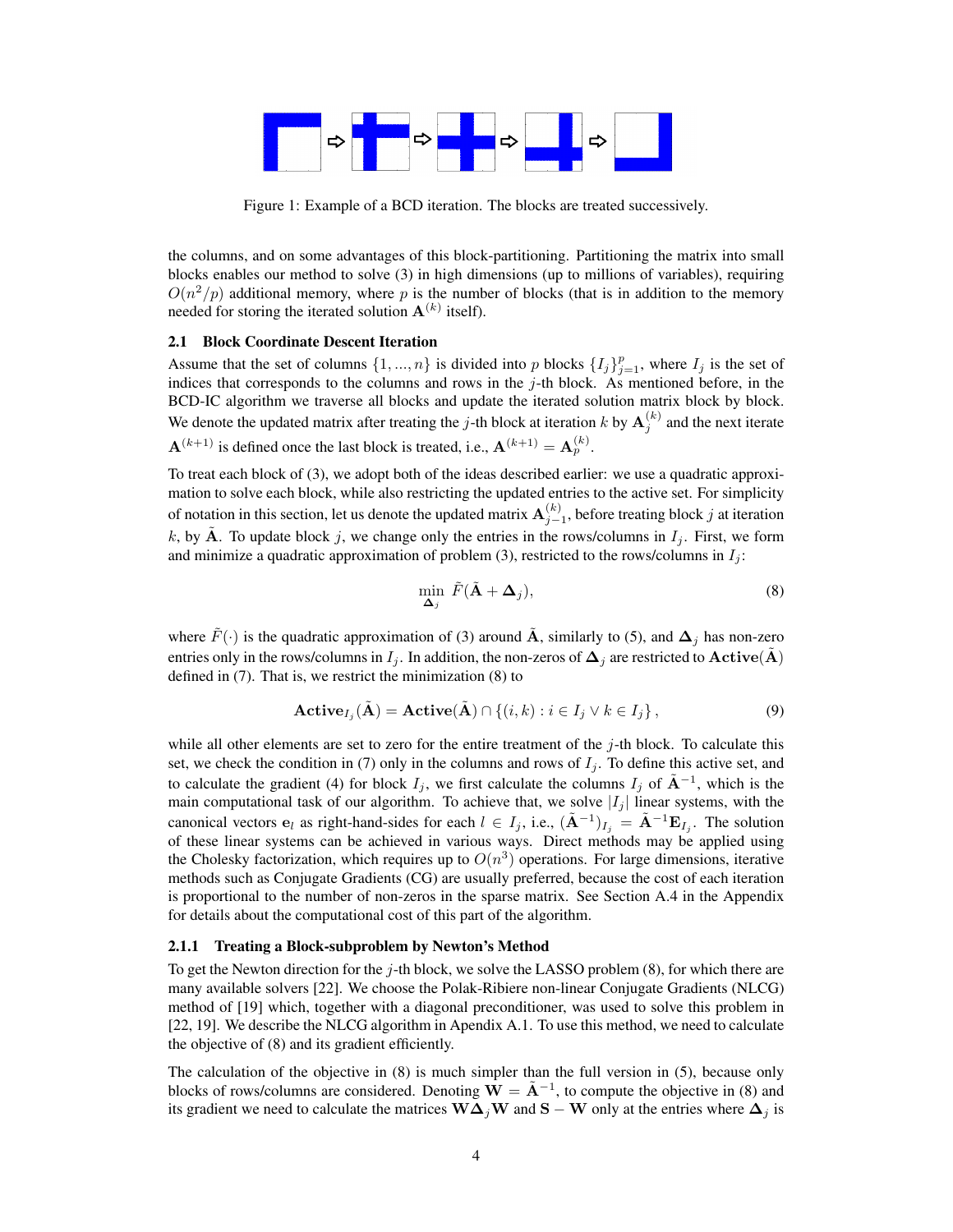non-zero (in the rows/columns in  $I_i$ ). These matrices are symmetric, and hence, only their columns are necessary. This idea applies for the  $\ell_1$  term of the objective in (8) as well.

In each iteration of the NLCG method, the main computational task involves calculating  $\mathbf{W}\Delta_i\mathbf{W}$  in the columns of  $I_j$ . For that, we reuse the  $I_j$  columns of  $\tilde{A}^{-1}$  calculated for obtaining (9), which we denote by  $\mathbf{W}_{I_j}.$  Since we only need the result in the columns  $I_j,$  we first notice that  $(\mathbf{W}\boldsymbol{\Delta}_j\mathbf{W})_{I_j}=$  $\mathbf{W}\mathbf{\Delta}_j\mathbf{W}_{I_j}$ , and the product  $\mathbf{\Delta}_j\mathbf{W}_{I_j}$  can be computed efficiently because  $\mathbf{\Delta}_j$  is sparse.

Computing  $\mathbf{W}(\mathbf{\Delta}_j \mathbf{W}_{I_j})$  is another relatively expensive part of our algorithm, and here we exploit the restriction to the Active Set. That is, we only need to compute the entries in (9). For this, we follow the idea of [11] and use the rows (or columns) of W that are represented in (9). Besides the columns  $I_j$  of W we also need the "neighborhood" of  $I_j$  defined as

$$
N_j = \left\{ i : \exists k \notin I_j : (i,k) \in \mathbf{Active}_{I_j}(\mathbf{A}) \right\}.
$$
 (10)

The size of this set will determine the amount of additional columns of  $W$  that we need, and therefore we want it to be as small as possible. To achieve that, we define the blocks  $\{I_i\}$  using clustering methods, following [11]. We use METIS [13], but other methods may be used instead. The aim of these methods is to partition the indices of the matrix columns/rows into disjoint subsets of relatively small size, such that there are as few as possible non-zero entries outside the diagonal blocks of the matrix that correspond to each subset. In our notation, we aim that the size of  $N_i$  will be as small as possible for every block  $I_j$ , and that the size of  $I_j$  will be small enough. Note that after we compute  $\mathbf{W}_{N_j}$ , we need to actually store and use only  $|N_j| \times |N_j|$  numbers out of  $\mathbf{W}_{N_j}$ . However, there might be situations where the matrix has a few dense columns, resulting in some sets  $N_j$ of size  $O(n)$ . Computing  $\mathbf{W}_{N_j}$  for those sets is not possible because of memory limitations. We treat this case separately—see Section A.2 in the Appendix for details. For a discussion about the computational cost of this part—see Section A.4 in the Appendix.

#### 2.1.2 Optimizing the Solution in the Newton Direction with Line-search

Assume that  $\Delta_i^*$  is the Newton direction obtained by solving problem (8). Now we seek to update j the iterated matrix  $A_j^{(k)} = A_{j-1}^{(k)} + \alpha^* \Delta_j^*$ , where  $\alpha^* > 0$  is obtained by a linesearch procedure similarly to Equation (6).

For a general Newton direction matrix  $\Delta^*$  as in (6), this procedure requires calculating the determinant of an  $n \times n$  matrix. In [11], this is done by solving  $n-1$  linear systems of decreasing sizes from  $n-1$  to 1. However, since our direction  $\Delta_j^*$  has a special block structure, we obtain a significantly cheaper linesearch procedure compared to [11], assuming that the blocks  $I_j$  are relatively small. First, the trace and  $\ell_1$  terms that are involved in the objective of (3) can be calculated with respect only to the entries in the columns  $I_j$  (the rows are taken into account by symmetry). The log det term, however, needs more special care, and is eventually reduced to calculating the determinant of an  $|I_i| \times |I_i|$  matrix, which becomes cheaper as the block size decreases. Let us introduce a partitioning of any matrix A into blocks, according to a set of indices  $I_j \subseteq \{1, ..., n\}$ . Assume without loss of generality that the rows and columns of A have been permuted such that the columns/rows with indices in  $I_i$  appear first, and let

$$
\mathbf{A} = \begin{bmatrix} \mathbf{A}_{11} & \mathbf{A}_{12} \\ \mathbf{A}_{21} & \mathbf{A}_{22} \end{bmatrix} \tag{11}
$$

be a partitioning of A into four blocks. The sub-matrix  $A_{11}$  corresponds to the elements in rows  $I_j$  and in columns  $I_j$  in A. According to the Schur complement [17], for any invertible matrix and block-partitioning as above, the following holds:

$$
\log \det(\mathbf{A}) = \log \det(\mathbf{A}_{22}) + \log \det(\mathbf{A}_{11} - \mathbf{A}_{12}\mathbf{A}_{22}^{-1}\mathbf{A}_{21}).
$$
\n(12)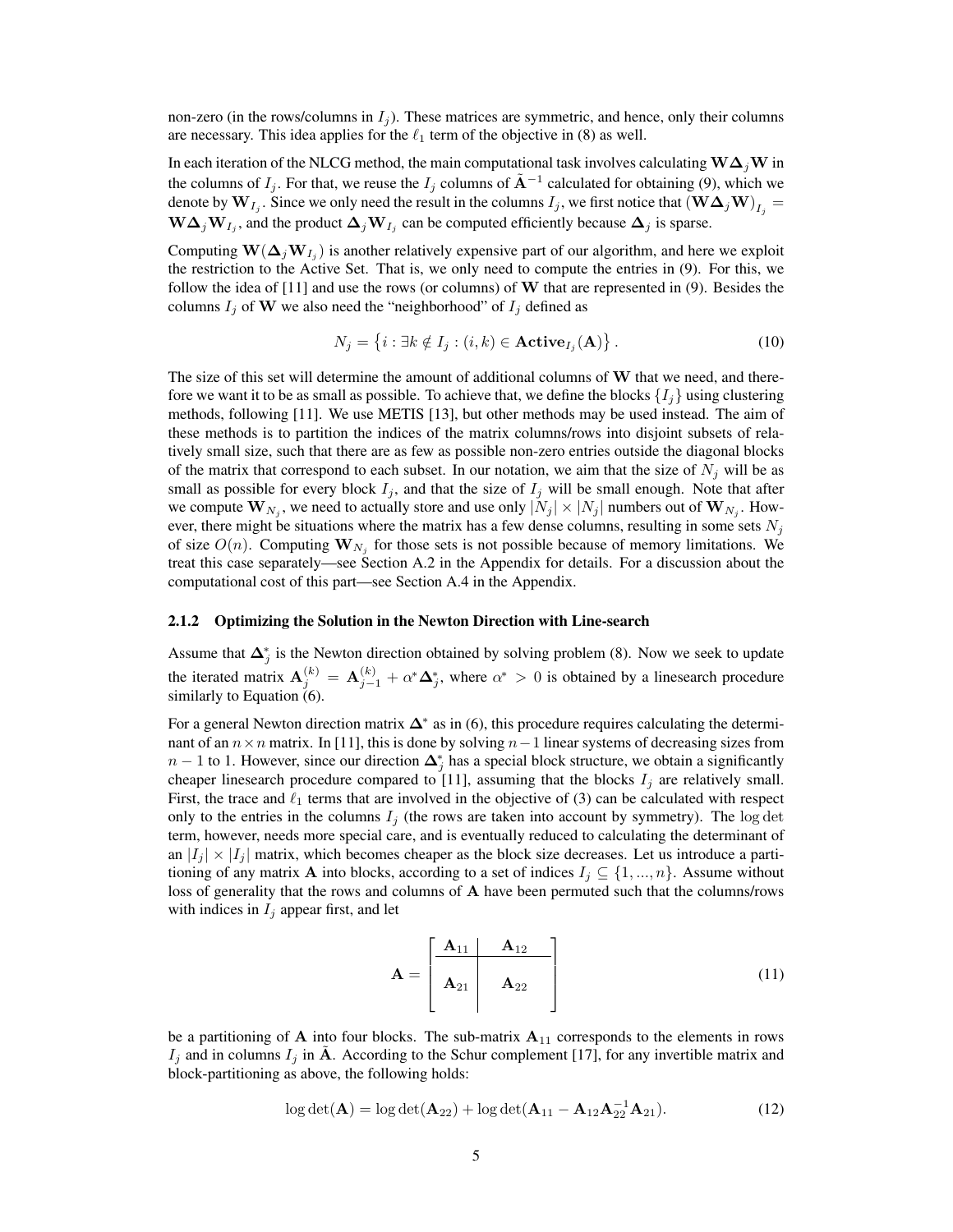In addition, for any symmetric matrix  $A$  the following applies:

$$
\mathbf{A} \succ 0 \Leftrightarrow \mathbf{A}_{22} \succ 0 \text{ and } \mathbf{A}_{11} - \mathbf{A}_{12} \mathbf{A}_{22}^{-1} \mathbf{A}_{21} \succ 0. \tag{13}
$$

Using the above notation for  $\tilde{A}$  and the corresponding partitioning for  $\Delta_j^*$ , we write using (12):

$$
\log \det (\tilde{\mathbf{A}} + \alpha \Delta_j) = \log \det (\tilde{\mathbf{A}}_{22}) + \log \det (\mathbf{B}_0 + \alpha \mathbf{B}_1 + \alpha^2 \mathbf{B}_2)
$$
(14)

where  $B_0 = \tilde{A}_{11} - \tilde{A}_{12}\tilde{A}_{22}^{-1}\tilde{A}_{21}$ ,  $B_1 = \Delta_{11} - \Delta_{12}\tilde{A}_{22}^{-1}\tilde{A}_{21} - \tilde{A}_{12}\tilde{A}_{22}^{-1}\Delta_{21}$ , and  $B_2 = -\Delta_{12} \tilde{A}_{22}^{-1} \Delta_{21}$ . (Note that here we replaced  $\Delta_j^*$  by  $\tilde{\Delta}$  to ease notation.)

Finally, the positive definiteness condition  $\tilde{A}+\alpha^*\Delta_j^* \succ 0$  involved in the linesearch (6) is equivalent to  $\mathbf{B}_0 + \alpha \mathbf{B}_1 + \alpha^2 \mathbf{B}_2 \succ 0$ , assuming that  $\tilde{\mathbf{A}}_{22} \succ 0$ , following (13). Throughout the iterations, we always guarantee that our iterated solution matrix A remains positive definite by linesearch in every update. This requires that the initialization of the algorithm,  $\mathbf{A}^{(0)}$ , be positive definite. If the set  $I_j$  is relatively small, then the matrices  $B_i$  in (14) are also small  $(|I_j| \times |I_j|)$ , and we can easily compute the objective  $F(\cdot)$ , and apply the Armijo rule (6) for  $\Delta_j^*$ . Calculating the matrices  $B_i$ in (14) seems expensive, however, as we show in Appendix A.3, they can be obtained from the previously computed matrices  $W_{I_j}$  and  $W_{N_j}$  mentioned earlier. Therefore, computing (14) can be achieved in  $O(|I_j|^3)$  time complexity.

Algorithm: BCD-IC( $\mathbf{A}^{(0)},\!\{\mathbf{x}_i\}_{i=1}^m, \!\lambda)$ for  $k = 0, 1, 2, ...$  do Calculate clusters of elements  $\{I_j\}_{j=1}^p$  based on  $\mathbf{A}^{(k)}$ . % Denote:  ${\bf A}_0^{(k)}={\bf A}^{(k)}$ for  $j=1,...,p$  do Compute  $W_{I_j} = \left( (\mathbf{A}_{j-1}^{(k)})^{-1} \right)$  $\sum_{I_j}$  *% solve*  $|I_j|$  *linear systems* Define  $\mathbf{Active}_{I_j}\left(\mathbf{A}_{j-1}^{(k)}\right)$  as in (9), and define the set  $N_j$  in (10). Compute  $W_{N_j} = \left( (\mathbf{A}_{j-1}^{(k)})^{-1} \right)$  $\sum_{N_j}$ . % solve  $|N_j|$  *linear systems* Find the Newton direction  $\Delta_j^*$  by solving the LASSO problem (8). Update the solution:  $\mathbf{A}_{j}^{(k)} = \mathbf{A}_{j-1}^{(k)} + \alpha^* \mathbf{\Delta}_j^*$  by linesearch. end % Denote:  ${\bf A}^{(k+1)}={\bf A}^{(k)}_p$ end

Algorithm 1: *Block Coordinate Descent for Inverse Covariance Estimation*

## 3 Convergence Analysis

In this Section, we elaborate on the convergence of the BCD-IC algorithm to the global optimum of (3). We base our analysis on [20, 12]. In [20], a general block-coordinate-descent approach is analyzed to solve minimization problems of the form  $F(A) = f(A) + \lambda h(A)$  composed of the sum of a smooth function  $f(\cdot)$  and a separable convex function  $h(\cdot)$ , which in our case are  $-\log \det(A) + \text{tr}(SA)$  and  $||A||_1$ , respectively. Although this setup fits the functional  $F(A)$  in (3), [20] treats the problem in the  $\mathbb{R}^{n \times n}$  domain, while the minimization in (3) is being constrained over  $\mathbb{S}_{++}^n$ —the symmetric positive definite matrices domain. To overcome this limitation, the authors in [12] extended the analysis in [20] to treat the specific constrained problem (3).

In particular, [20, 12] consider block-coordinate-descent methods where in each step t a subset  $J_t$ of variables is updated. Then, a Gauss-Seidel condition is necessary to ensure that all variables are updated every  $T$  steps:

$$
\bigcup_{l=0,\dots,T-1} J_{l+t} \supseteq \mathcal{N} \quad \forall t = 1,2,\dots,\tag{15}
$$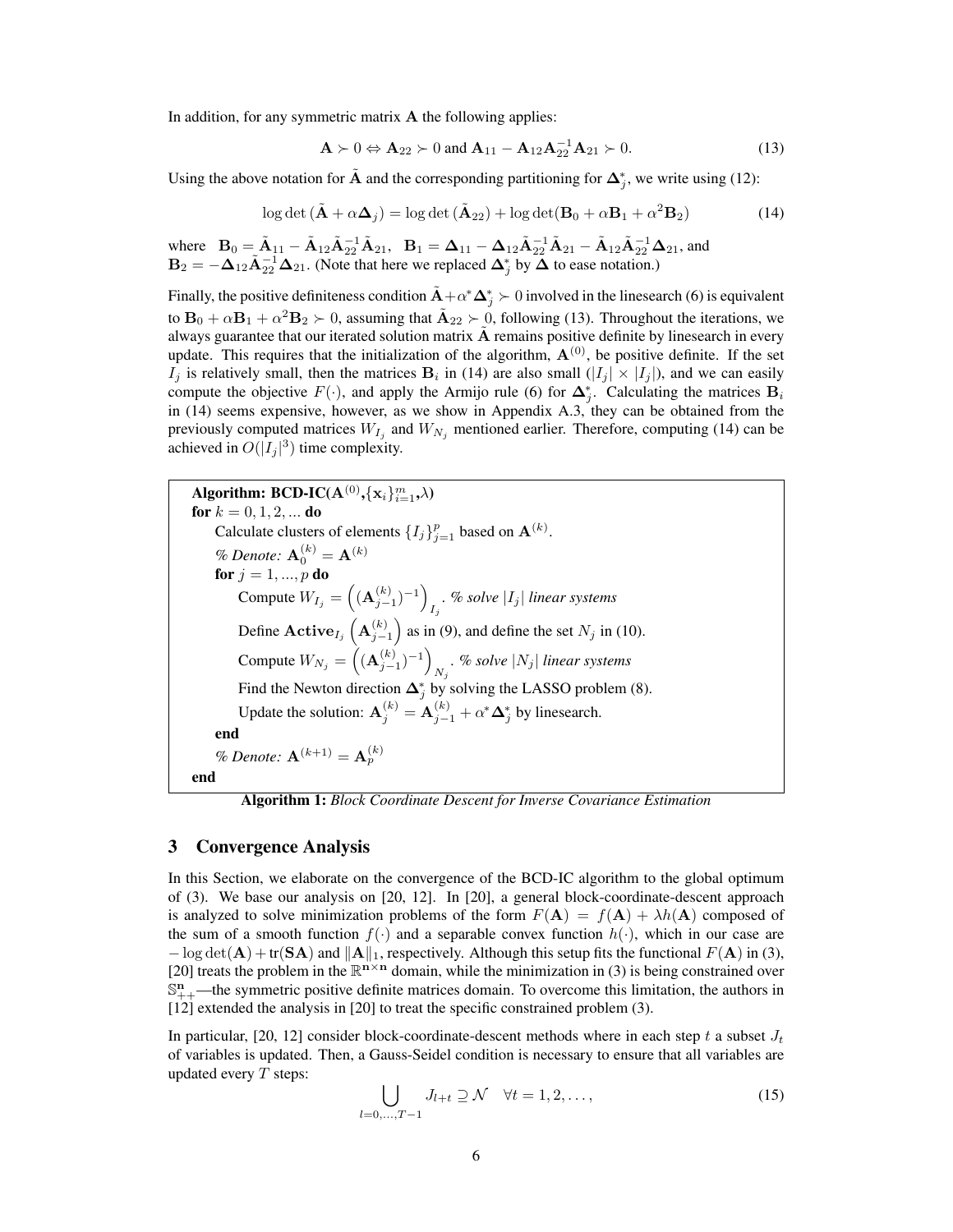where  $N$  is the set of all variables, and T is a fixed number. Similarly to [12], treating each block of columns  $I_j$  in the BCD-IC algorithm is equivalent to updating the elements outside the active set  $\mathbf{Active}_{I_j}(\mathbf{A})$ , followed by an update of the elements in  $\mathbf{Active}_{I_j}(\mathbf{A})$ . Therefore, in (15), we set

 $J_{2t} = \{(i, l) : i \in I_j \lor l \in I_j\} \setminus \textbf{Active}_{I_j}(\tilde{\textbf{A}}), \quad J_{2t+1} = \textbf{Active}_{I_j}(\tilde{\textbf{A}}),$ 

where the step index t corresponds to the block j at the iteration k of BCD-IC. In [12, Lemma 1], it is shown that setting the elements outside the active set for block  $j$  to zero satisfies the optimality condition of that step. Therefore, in our algorithm we only need to update the elements in **Active**<sub> $I_j$ </sub>(**A**). Now, if we were using p fixed blocks containing all the coordinates of **A** in Algorithm (1) (no clustering is applied), then the Gauss-Seidel condition (15) would be satisfied every  $T = 2p$  blocks. When clustering is applied, the block-partitioning  $\{I_j\}$  can change at every activation of the clustering method. Therefore, condition (15) is satisfied at most after  $T = 4\tilde{p}$ , where  $\tilde{p}$  is the maximum number of blocks obtained from all the activations of the clustering algorithm. For completeness, we include in Appendix A.5 the lemmas in [12] and the proof of the following theorem:

**Theorem 1.** In Algorithm 1, the sequence  $\left\{ \mathbf{A}_{j}^{(k)} \right\}$  converges to the global optimum of (3).

# 4 Numerical Results

In this section we demonstrate the efficiency of the BCD-IC method, and compare it with other methods for both small and large scales. For small-scale problems we include QUIC [12], BIG-QUIC [11] and G-ISTA [8], which are the state-of-the-art methods at this scale. For large-scale problems, we compare our method only with BIG-QUIC as it is the only feasible method known to us at this scale. For all methods, we use the original code which was provided by the authors all implemented in C and parallelized (except QUIC which is partially parallelized). Our code for BCD-IC is MATLAB based with several routines in C. All the experiments were run on a machine with 2 Intel Xeon E-2650 2.0GHz processors with 16 cores and 64GB RAM, using Windows 7 OS.

As a stopping criterion for BCD-IC, we use the rule as in [11]:  $\|grad^S F(\mathbf{A}^{(k)})\|_1 < \epsilon \|\mathbf{A}^{(k)}\|_1$ , where  $grad^S F(\cdot)$  is the minimal norm subgradient, defined in Equation (25) in Appendix A.5. For  $\epsilon = 10^{-2}$  as we choose, this results in the entries in  $\mathbf{A}^{(k)}$  being about two digits accurate compared to the true solution  $\Sigma^{-1}$ <sup>\*</sup>. As in [11], we approximate  $W_{I_j}$  and  $W_{N_j}$  by using CG, which we stop once the residual drops below  $10^{-5}$  and  $10^{-4}$ , respectively. For stopping NLCG (Algorithm 2) we use  $\epsilon_{nlcg} = 10^{-4}$  (see details at the end of Section A.1). We note that for the large-scale test problems, BCD-IC with optimal block size requires less memory than BIG-QUIC.

## 4.1 Synthetic Experiments

We use two synthetic experiments to compare the performance of the methods. First, the random matrix from [14], which is generated to have about 10 non-zeros per row, and to be well-conditioned. We generate matrices of sizes  $n$  varying from 5,000 to 160,000, and generate 200 samples for each  $(m = 200)$ . The values of  $\lambda$  are chosen so that the solution  $\Sigma^{-1}$ <sup>\*</sup> has approximately  $10n$  non-zeros. BCD-IC is run with block sizes of 64, 96, 128, 256, and 256 for each of the random tests in Table 1, respectively. The second problem is a 2D version of the chain example in [14], which can be represented as the 2D stencil  $\frac{1}{4}$   $\begin{bmatrix} -1 & -1 \\ -1 & 5 \\ -1 & -1 \end{bmatrix}$  $\big]$ , applied on a square lattice.  $\lambda$  is chosen such that  $\mathbf{\Sigma}^{-1*}$ has about  $5n$  non-zeros. For these tests, BCD-IC is run with block size of 1024.

Table 1 summarizes the results for this test case. The results show that for small-scale problems, G-ISTA is the fastest method and BCD-IC is just behind it. However, from size 20,000 and higher, BCD-IC is the fastest. We could not run QUIC and G-ISTA on problems larger than 20,000 because of memory limitations. The time gap between G-ISTA and both BCD-IC and BIG-QUIC in smallscales can be reduced if their programs receive the matrix **S** as input instead of the  $\{x_i\}_{i=1}^m$ .

#### 4.2 Gene Expression Analysis Experiments

For the large-scale real-world experiments, we use gene expression datasets that are available at the Gene Expression Omnibus (http://www.ncbi.nlm.nih.gov/geo/). We use several of the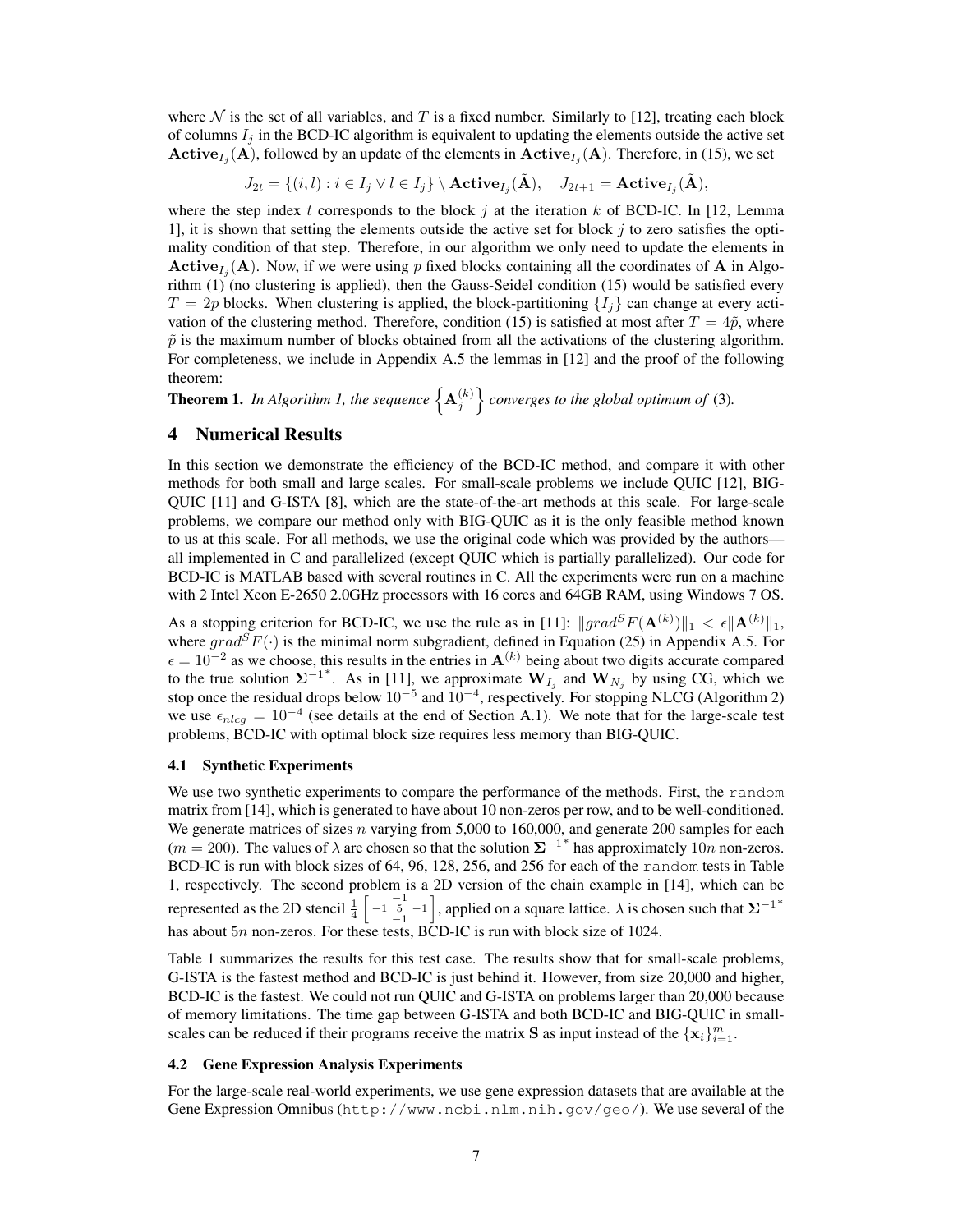| test, n          | $\ \Sigma^{-1}\ $<br>$\mathbf{u}$ | $\lambda$ | $\ \Sigma^{-1*}\ _0$ | <b>BCD-IC</b> | <b>BIG-OUIC</b> | <b>OUIC</b> | G-ISTA   |
|------------------|-----------------------------------|-----------|----------------------|---------------|-----------------|-------------|----------|
| $r$ and om $5K$  | 59,138                            | 0.22      | 63.164               | 15.3s(3)      | 19.6s(5)        | 28.7s(5)    | 13.6s(7) |
| $r$ andom $10K$  | 118,794                           | 0.23      | 139,708              | 61.8s(3)      | 73.8s(5)        | 114s(5)     | 60.2s(7) |
| $r$ and om $20K$ | 237,898                           | 0.24      | 311,932              | 265s(3)       | 673s(5)         | 823s(5)     | 491s(8)  |
| random 40K       | 475,406                           | 0.26      | 423,696              | 729s(4)       | 2,671s(5)       | $\ast$      | $\ast$   |
| $r$ and om $80K$ | 950,950                           | 0.27      | 891,268              | 4,102s(4)     | 16,764s(5)      | *           | $\ast$   |
| random 160K      | 1,901,404                         | 0.28      | 1,852,198            | 21,296s(4)    | 25,584s(4)      | $*$         | $\ast$   |
| $2D 500^2$       | 1,248,000                         | 0.30      | 1,553,698            | 24,235s(4)    | 40,530s(4)      | $\ast$      | $\ast$   |
| $2D708^2$        | 2,503,488                         | 0.31      | 3,002,338            | 130,636s(4)   | 203,370s(4)     | $\ast$      | $\ast$   |
| $2D 1000^2$      | 4.996.000                         | 0.32      | 5.684.306            | 777,947s(4)   | 1,220,213s(4)   | *           | $\ast$   |

Table 1: Results for the random and 2D synthetic experiments.  $\|\Sigma^{-1}\|_0$  and  $\|\Sigma^{-1*}\|_0$  denote the number of non-zeros in the true and estimated inverse covariance matrices, respectively. For each run, timings are reported in seconds and number of iterations in parentheses. '\*' means that the algorithm ran out of memory.

tests reported in [9]. The data is preprocessed to have zero mean and unit variance for each variable (i.e., diag(S) = I). Table 2 shows the datasets as well as the numbers of variables (n) and samples (*m*) on each. In particular, these datasets have many variables and very few samples ( $m \ll n$ ). Because of the size of the problems, we ran only BCD-IC and BIG-QUIC for these test cases.

For the first three tests in Table 2,  $\lambda$  was chosen so that the solution matrix has about 10*n* non-zeros. For the fourth test, we choose a relatively high  $\lambda = 0.9$  since the low number of samples causes the solutions with smaller  $\lambda$ 's to be quite dense. BCD-IC is run with block size of 256 for all the tests in Table 2. We found these datasets to be more challenging than the synthetic experiments above. Still, both algorithms BCD-IC and BIG-QUIC manage to estimate the inverse covariance matrix in reasonable time. As in the synthetic case, BCD-IC outperforms BIG-QUIC in all test cases. BCD-IC requires a smaller number of iterations to converge, which translates into shorter timings. Moreover, the average time of each BCD-IC iteration is faster than that of BIG-QUIC.

| code name | <b>Description</b> | $\boldsymbol{n}$ | m   |      | $  \Sigma^{-1*}  _0$ | <b>BCD-IC</b> | <b>BIG-OUIC</b> |
|-----------|--------------------|------------------|-----|------|----------------------|---------------|-----------------|
| GSE1898   | Liver cancer       | 21.794           | 182 | 0.7  | 293.845              | 788.3s(7)     | 5,079.5s(12)    |
| GSE20194  | Breast cancer      | 22.283           | 278 | 0.7  | 197.953              | 452.9s(8)     | 2,810.6s(10)    |
| GSE17951  | Prostate cancer    | 54.675           | 154 | 0.78 | 558.929              | 1.621.9s(6)   | 8.229.7s(9)     |
| GSE14322  | Liver cancer       | 104.702          | 76  | 0.9  | 4.973.476            | 55.314.8s(9)  | 127,199s(14)    |

Table 2: Gene expression results.  $\|\Sigma^{-1*}\|_0$  denotes the number of non-zeros in the estimated covariance matrix. For each run, timings are reported in seconds and number of iterations in parentheses.

# 5 Conclusions

In this work we introduced a Block-Coordinate Descent method for solving the sparse inverse covariance problem. Our method has a relatively low memory footprint, and therefore it is especially attractive for solving large-scale instances of the problem. It solves the problem by iterating and updating the matrix block by block, where each block is chosen as a subset of columns and respective rows. For each block sub-problem, a proximal Newton method is applied, requiring a solution of a LASSO problem to find the descent direction. Because the update is limited to a subset of columns and rows, we are able to store the gradient and Hessian for each block, and enjoy an efficient linesearch procedure. Numerical results show that for medium-to-large scale experiments our algorithm is faster than the state-of-the-art methods, especially when the problem is relatively hard.

Acknowledgement: The authors would like to thank Prof. Irad Yavneh for his valuable comments and guidance throughout this work. The research leading to these results has received funding from the European Union's - Seventh Framework Programme (FP7/2007-2013) under grant agreement no 623212 MC Multiscale Inversion.